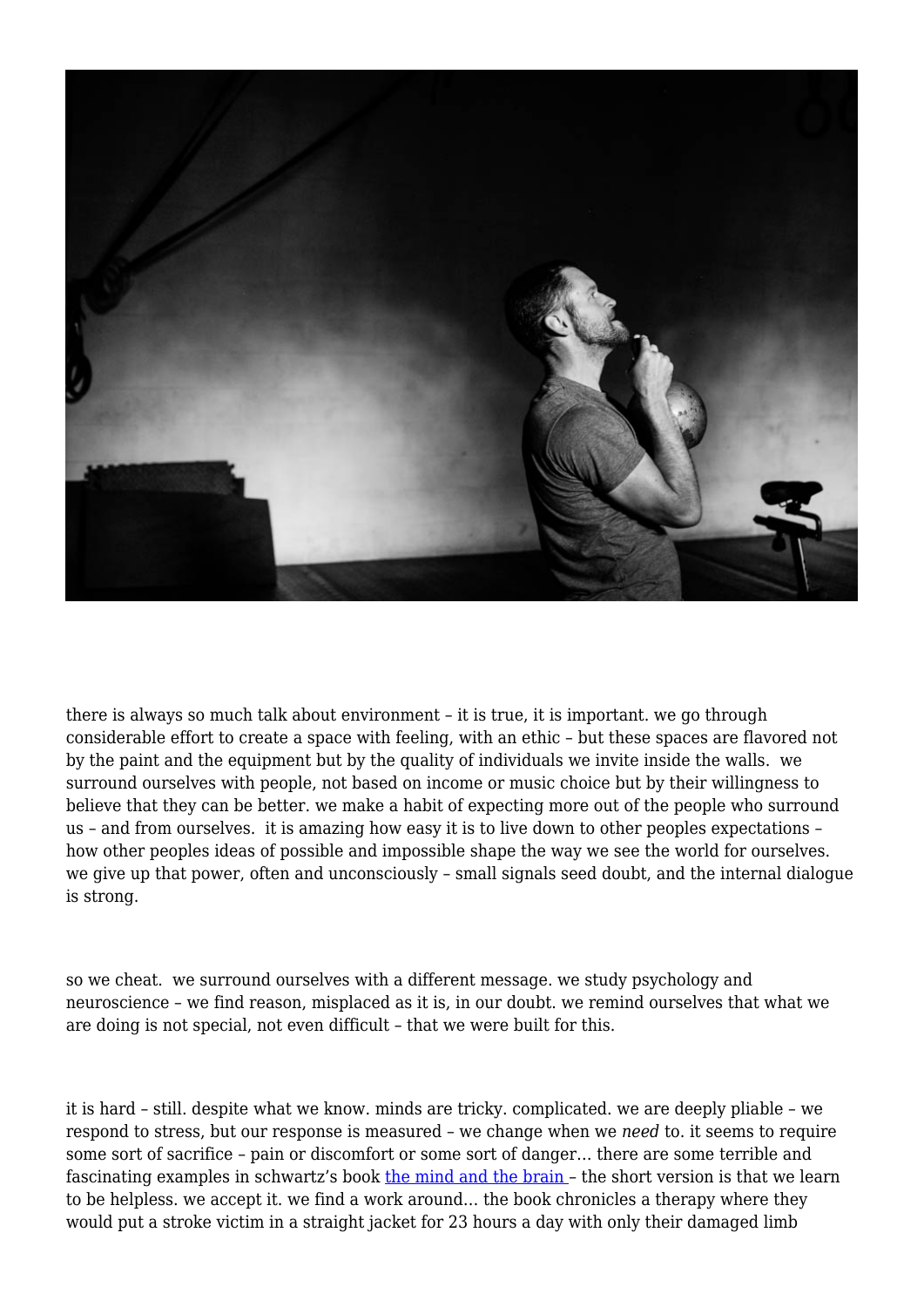protruding. no shortcuts – breakfast is over there, help yourself – they are signaling the brain that fixing the problem is the only viable option – and it rises to the occasion. in a similar vein – the [invisibilia podcast](http://www.npr.org/programs/invisibilia/) recently did a show featuring a man with no eyes who had taught himself to see – and he was not unique. the visual cortex decodes signals from the eye and creates the images we "see" – starved for information – and fed from a different source – that same visual cortex simply learns to translate the signals from the eardrums to create the same images (there is also an earlier episode called the secret history of thoughts which features a story of a man who was conscious and totally paralyzed for over 8 years and "thought" his way out – i highly recommend it) – the part that stuck with me more than anything from the podcast and schwartz's book was the apparent cruelty required to "rewire" the brain, how quickly "kindness" can rob someone of a lesson…

imagine this – your grandfather is old, getting in and out of his chair is difficult, so we help. we run errands for him, we give him an arm, we teach his mind that basic strength is no longer necessary – sooner or later it is no longer a matter of "difficult" – it has become impossible. we have allowed our care and affection to make another person helpless. the invisibilia podcast discusses how we unconsciously do that to the blind, or (in one study) how our perceptions of an animal as "stupid" make it perform worse on tests. out of care and affection we forget to challenge the people who matter to us most – those who define our surroundings, our perceptions, and our very reality. hearing stories like these, exploring [biases and the science behind how we think](http://davidmcraney.com/) puts our tiny struggles into focus, they make us aware of the grandness that we are – as a species – capable of – if we only choose to engage it. if we are willing to pay the price (for most of us) of a little discomfort. if we are willing to surround ourselves with people who care enough to let us fall down – to see us struggle and support us by supporting the person that we wish to become. that is what i mean by "environment" – physically, it is harsh… austere. psychologically it is challenging and supporting in a way i can not rightly explain. it is a crucible. it is where individuals are made – where every person can absorb the strengths of the whole. it is artificial, but its results are not. the brain can be tricked – convinced to change. it is not cheap, easy, or quick – but i do believe it is worth it. to remake your perceptions, your capabilities, and through them – your world.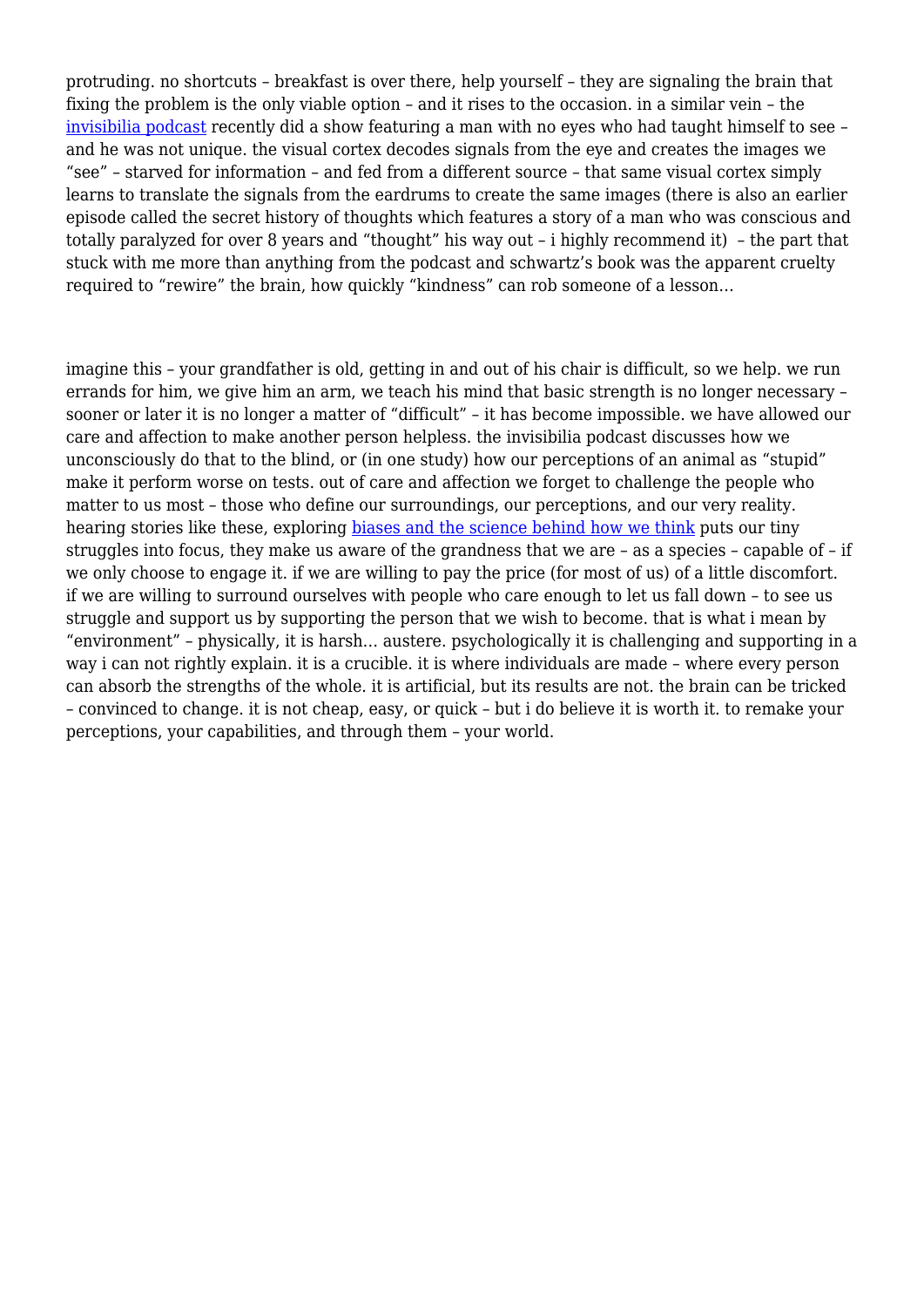

the "wrench" is a special shirt we give to those who have been a consistent example of behavior. someone who embodies the ideal, chooses what is hard – be in working or recovering – and through that becomes what they have chosen to be.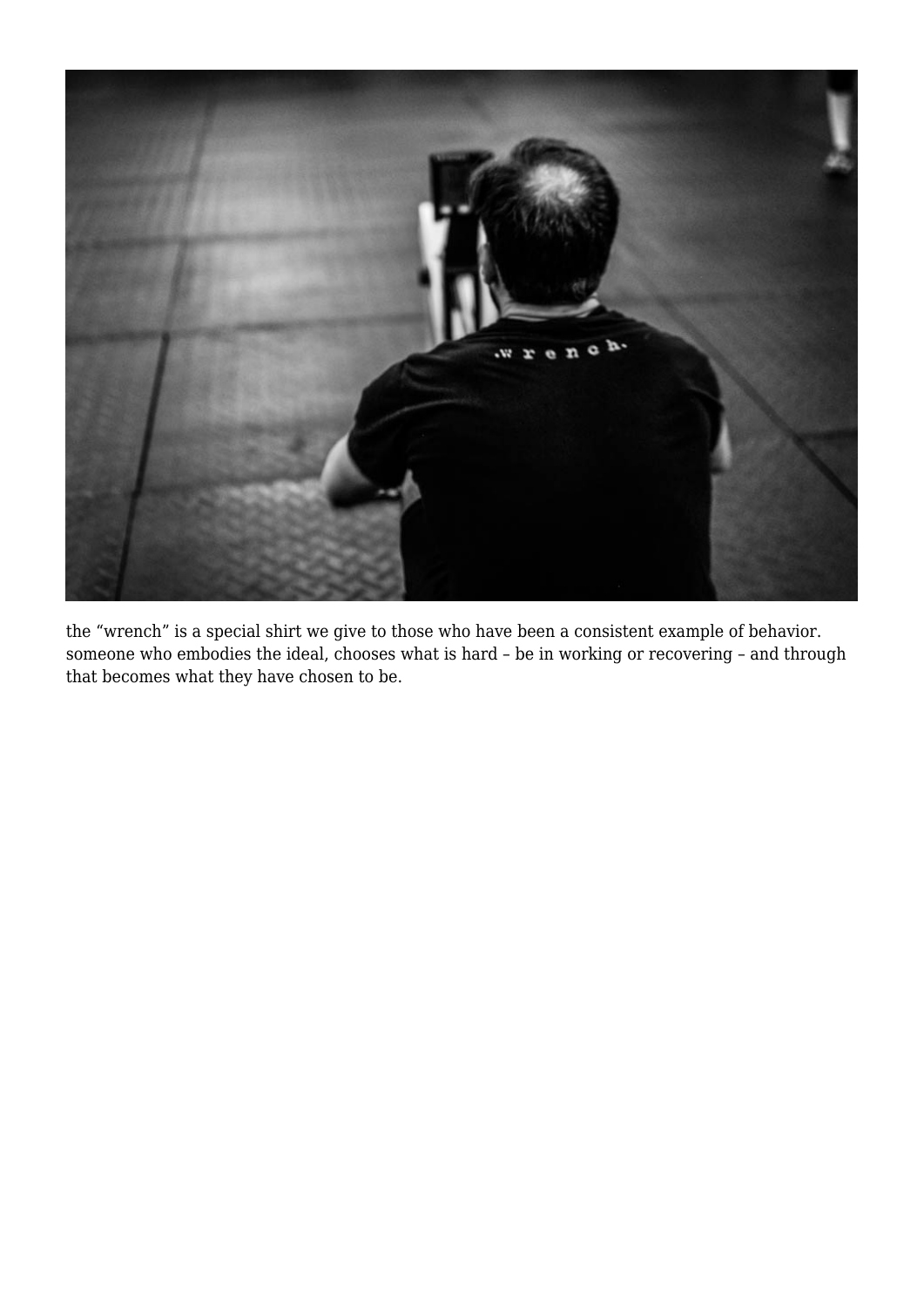

plotting between the swell. perhaps if we soak these walls with enough intent the space itself can move us – or at least move with us.

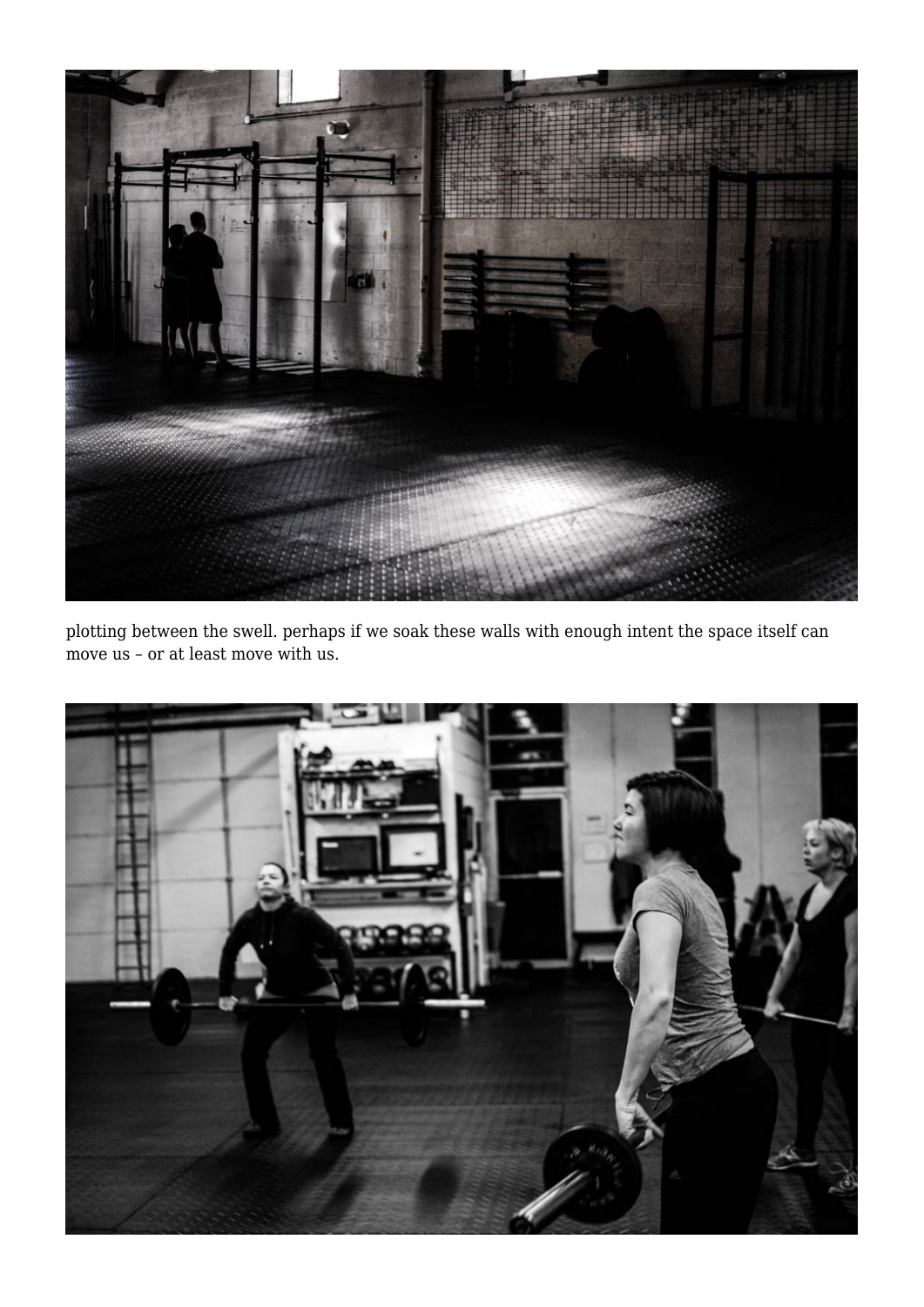